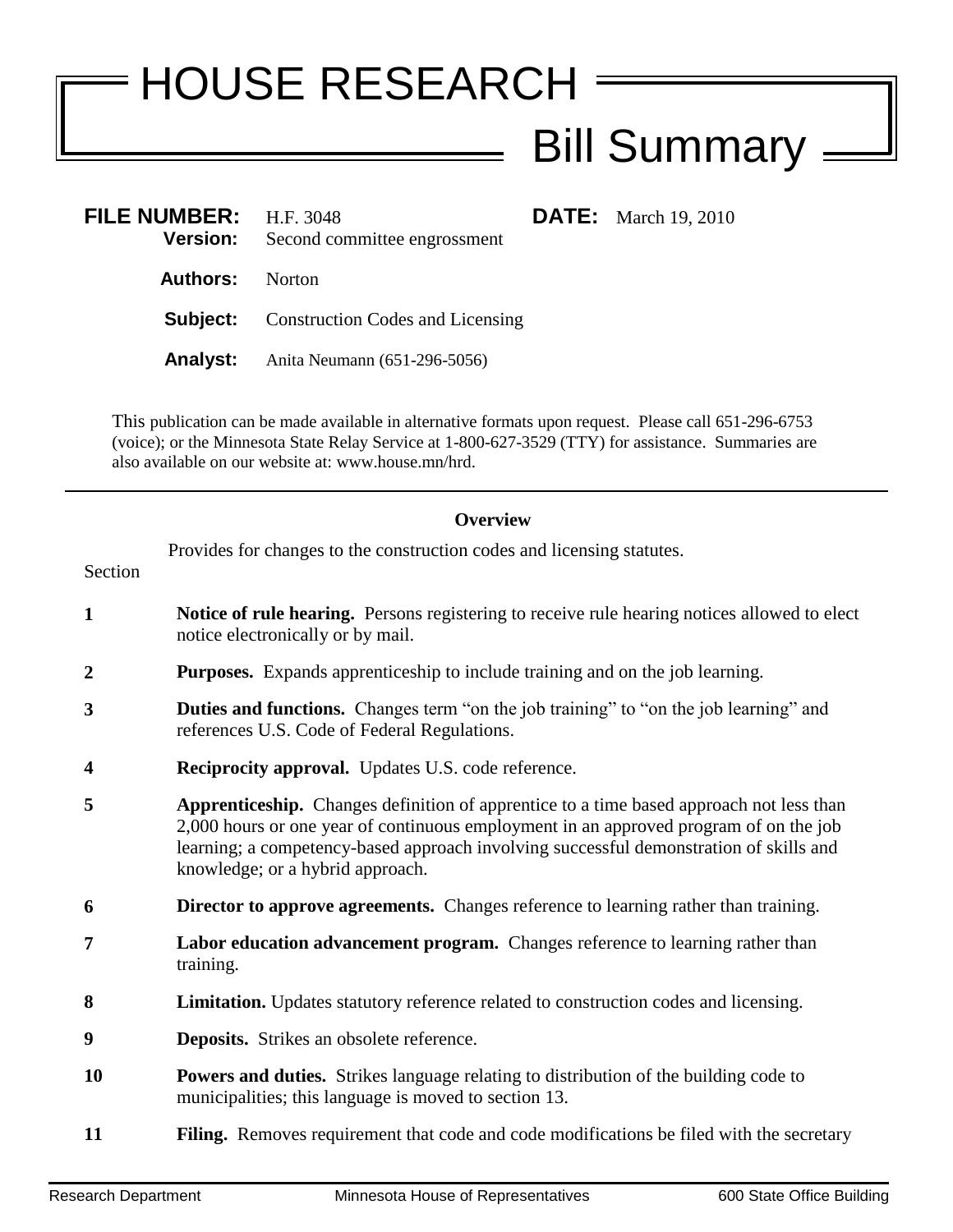of state.

- **12 Consultation with commissioner.** Strikes language requiring the commissioner to hold all state hearings and make all determinations regarding the code.
- **13 Proposed amendments.** Provides for code amendments based on geological conditions. Strikes notice language regarding notices on public hearings.
- **14 Adoption.** Inserts language relating to distribution of the building code to municipalities.
- **15 Grounds.** Modifies references to commissioner's enforcement powers.
- **16 Appeals.** Changes reference form municipality to local or state level board of appeals.
- **17 Certain certificates.** Changes reference from building permits to certificates.
- **18 Annual report.** Specifies that a municipality that fails to report to the department is subject to commissioner's enforcement powers.
- **19 Collection and reports.** Specifies that a municipality that fails to report or submit required remittance to the department is subject to commissioner's enforcement powers.
- **20 Revenue to equal cost.** Strikes language requiring annual report to department of management and budget and legislature regarding municipal permit surcharges.
- **21 Conflict of laws.** Modifies statutory reference.
- **22 Responsible licensed individual.** Modifies statutory reference regarding orders for electrical licenses.
- **23 Employment of master electrician or power limited electrician.** Modifies statutory reference regarding rules or orders.
- **24 Direct supervision.** Provides for direct supervision of a registered nonlicensed individual doing plumbing work.
- **25 Plumber's apprentice.** Redefines the term "plumber's apprentice."
- **26 Powers; duties.** Replaces reference to "apprentices" with "unlicensed individuals."
- **27 Unlicensed individuals.** Sets forth registration and examination requirements for unlicensed individuals in the plumbing trade.
- **28 Grounds for sanctions.** Modifies statutory references and specifies that enforcement provisions may be used against an owner, officer, member, managing employee or affiliate of the applicant, licensee or certificate of exemption holder.
- **29 Definitions.** Defines "owner" when used in connection with real property.
- **30 Payment limitations.** Specifies that the commissioner shall not pay compensation from the contractor recovery fund in an amount greater than \$75,000 per licensee.
- **31 Verified application.** Updates statutory reference and provides that the verified application must include documents evidencing the amount of the owner's or the lessee's actual and